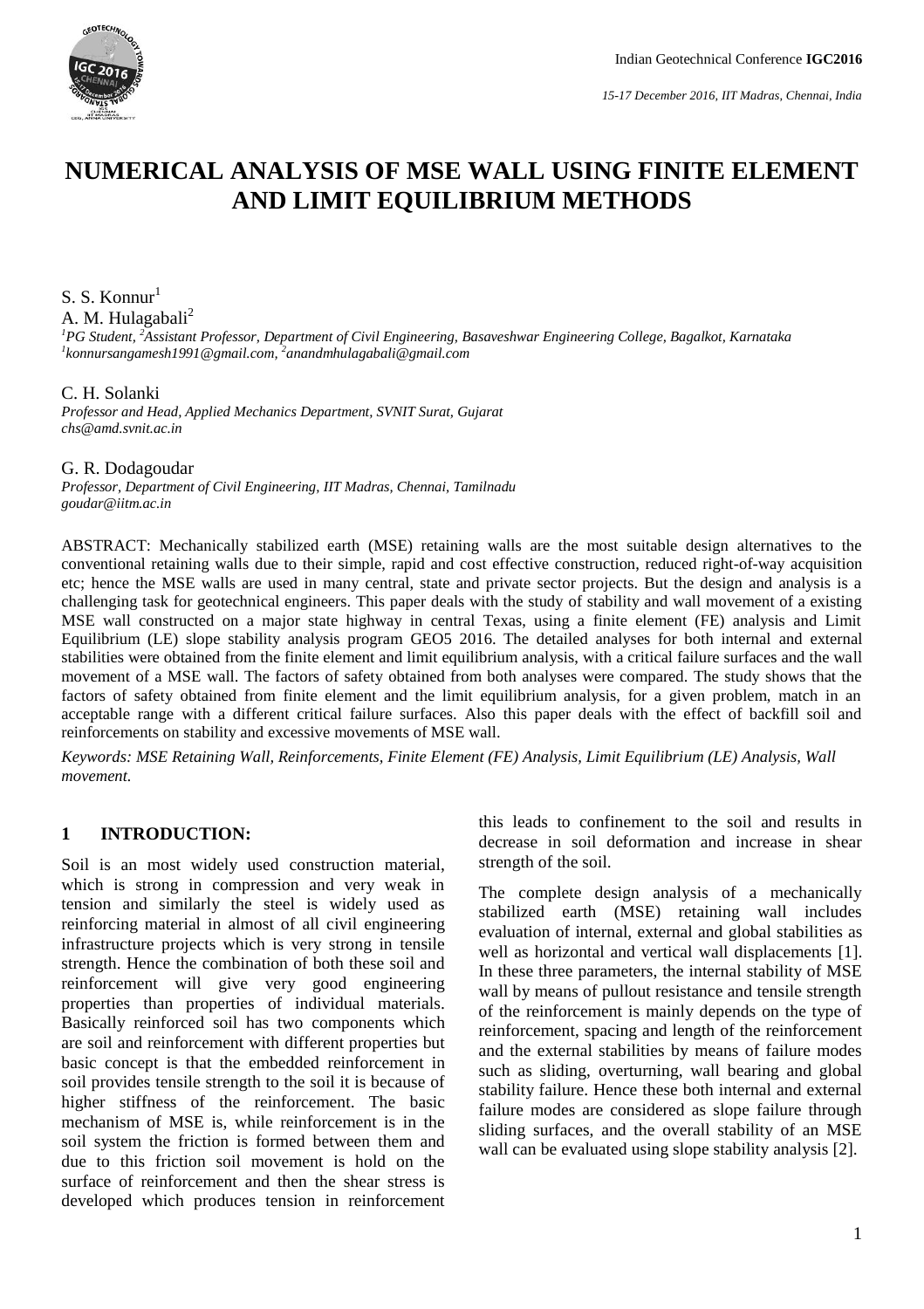The two common and general methods of stability analysis are limit equilibrium and numerical methods in which limit equilibrium method considers the soil as a perfectly plastic and rigid material. The safety factor of limit equilibrium technique is calculated by Spencer method, Fellenius method, Morgenstern method, Janbu method, Bishop Method etc. As we know that numerical modeling involves the calculation of stresses/displacements by method of descritisation of continua and then assembling properties of each element and nodes by imposing boundary conditions to those elements and finally stresses/displacements are calculated by solving governing or system equations. But it is not possible to get exact safety factor by numerical method but it can be determined by shear strength reduction technique (SSR).

In this paper, the stability analysis of an existed MSE wall project using both limit equilibrium and numerical method is presented. The slope stability analysis and stress/deformation analysis programmes, GEO5 MSE (for LE) and GEO5 FEM (for numerical) are used in the present study. The calculated results from limit equilibrium method and numerical method are compared with each other.

### **2 LIMIT EQUILIBRIUM AND NUMERICAL ANALYSIS PROGRAMS**

GEO-5 fine is a power full programme for solving geotechnical problems based on traditional and FE Method. It is mainly designed to solve most geotechnical tasks, from the basic one to highly specialized programmes. It works basically on the technique that, initially the structure is designed analytically and then it is transferred analytical model into FEM programme where the structure is verified by the FE method.GEO-5 fine contains two options one for analysis internal and external stabilities, slope stability using a variety of popular limit equilibrium methods including the Bishops method, Spencer Method, the Morgenstern-Price Method, Janbu Method and another one for analysis of stresses, displacements/deformations of wall. GEO-5 fine also provides explicit options for reinforcing elements including piers/piles, tiebacks (anchors), soil nails. In this study, the Spencer method is used in the analysis due its wide acceptance and the fact that it satisfies both force and moment equilibrium.

#### **3 MECAHNICALLY STABILIZED EARTH WALL PROJECT**

The MSE wall project selected in this study was constructed on a major state highway in central Texas. The wall was required to support a new bridge abutment for an overpass on a new roadway passing over an existing roadway. The project contained numerous walls of varying heights. The wall analyzed in this study was the tallest wall with the steepest back slope and was the most critical case. A minimum FS of 1.3 was required in the design. The retained fill was placed simultaneously with the reinforcement [1].

The proposed geometry of the MSE wall and the soil profile are presented in Fig. 1. Soil properties used in the limit equilibrium and numerical analyses are listed in Table 1. The reinforcement consisted of galvanized metal ribbed straps with a nominal width of 50 mm and a nominal thickness of 4 mm. The straps were 5.7 m in length with both horizontal and vertical spacing of 0.76 m. The allowable tendon strength of each metal strap was 89.6 kN. The allowable pullout strength of each metal strap was determined according to the FHWA design standard (Berg, et al. 2009). A surcharge load of 12 kPa was considered at the back of the wall (as shown in Fig. 1) to account for the traffic load [1].



Fig.1. Soil profile and slope geometry [1]

| Table 1. Soil properties [1] |                                 |                                         |                       |                                           |  |  |  |  |  |  |
|------------------------------|---------------------------------|-----------------------------------------|-----------------------|-------------------------------------------|--|--|--|--|--|--|
| Soil<br>Description          | Moist Unit<br>weight<br>(kN/m3) | Saturate<br>d Unit<br>Weight<br>(kN/m3) | Cohesi<br>O $n$ (kPa) | Frict<br>ion<br>Angl<br>e<br>(degre<br>e) |  |  |  |  |  |  |
| Siltstone                    | 20.4                            | 20.4                                    | 0                     | 28                                        |  |  |  |  |  |  |
| Limestone                    | 21.7                            | 21.7                                    | 56                    | 30                                        |  |  |  |  |  |  |
| Reinforced Fill              | 19.6                            | 20.1                                    | 0.05                  | 34                                        |  |  |  |  |  |  |
| Retained/Foun<br>dation Soil | 19.6                            | 20.1                                    | 4.8                   | 28                                        |  |  |  |  |  |  |
| Clay                         | 19.6                            | 20.1                                    | 4.1                   | 26                                        |  |  |  |  |  |  |

# **4 STABILITY ANALYSIS**

As mentioned earlier, the Spencer method was used in the limit equilibrium method in the GEO-5 MSE software. In the limit equilibrium analysis, trial failure surfaces were assumed to pass through the toe of the wall, since it is considered the most critical failure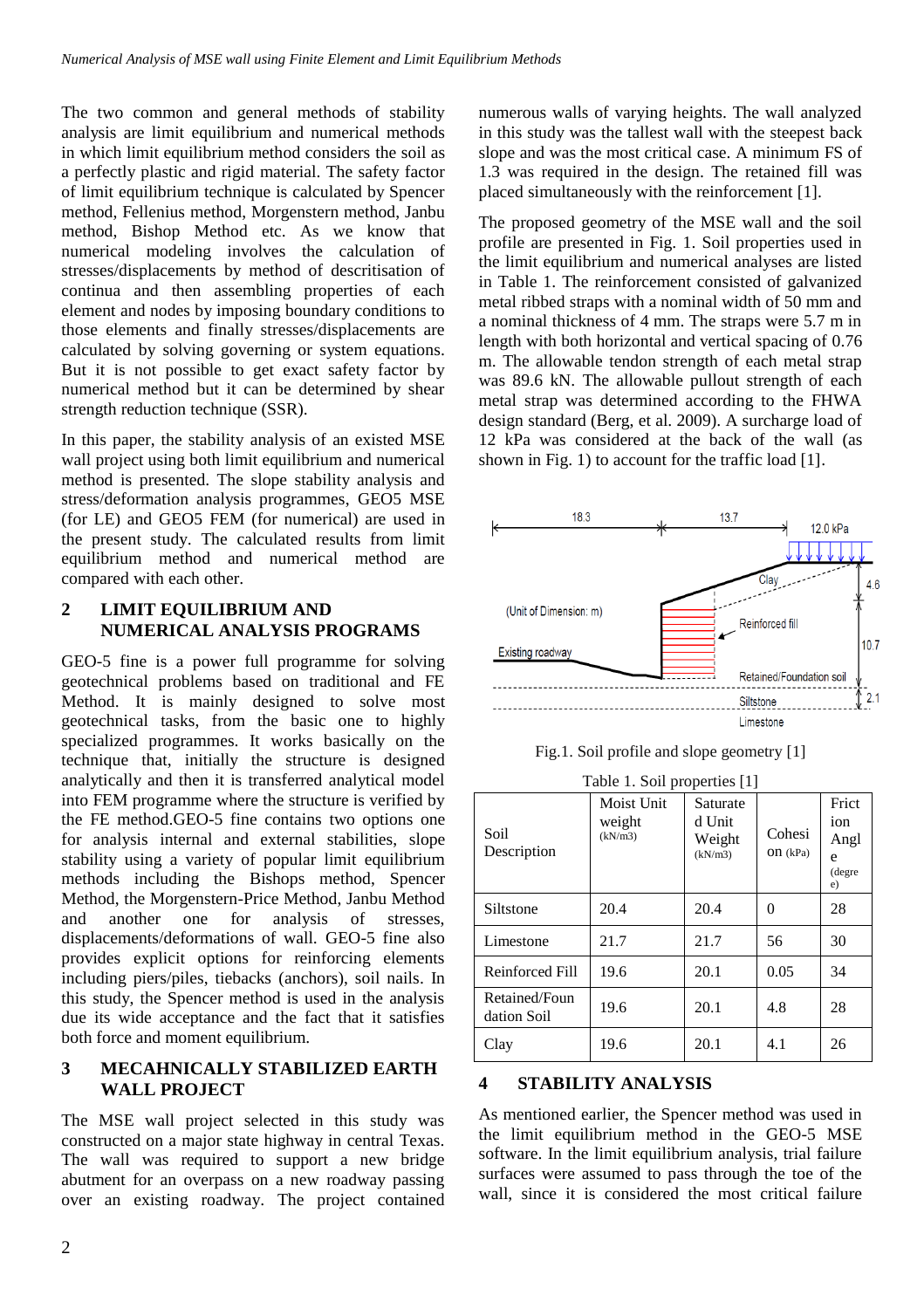surface. A total of 232 circular failure surfaces were evaluated for the MSE wall, and the factor of safety for each failure surface was calculated. The most critical failure surface with a factor of safety of 1.5 is illustrated by the yellow line in Fig. 2.



Fig.2. Critical failure surfaces and the factor of safeties

| Critical<br>failure<br>surfaces |     | $\Delta$ | 3   | $\overline{4}$ | 5   | 6   |     | 8   | 9   | 10  |
|---------------------------------|-----|----------|-----|----------------|-----|-----|-----|-----|-----|-----|
| Factor of<br>safety             | 1.5 | 1.5      | 9.6 | 1.5            | 7.2 | 1.5 | 1.5 | 1.5 | 1.5 | 1.5 |

Table.2. FOS for each trial critical failure surfaces

The numerical analysis of the MSE wall was performed using the finite element program, GEO5 FEM. The numerical model was built with the same dimensions of that shown in Fig.1. Horizontal displacement was fixed at the side boundaries, and the vertical displacement was fixed at the bottom boundary. In this study, the facing material of the wall was not physically modeled thus exclusion zone was set so that no failure surface passes through the facing of the wall.

Compared to the limit equilibrium method, the numerical analysis does not need a presumed failure surface. More information (stress, strain, displacement, etc.) can be extracted from a numerical model rather than a single factor of safety output. For example, the contour plot of shear strain increment is a good indicator of the critical failure surface of the MSE wall, as shown in Fig. 4. For comparison purposes, the critical failure surface determined by the GEO5 MSE software was also plotted. It is shown that in the numerical analysis the failure surface is similar to an active earth pressure failure case. The failure surface passed through the back toe of the reinforced zone, and the reinforced zone behaves as a coherent mass. The factor of safety determined by the shear strength

*15-17 December 2016, IIT Madras, Chennai, India*

reduction method is 1.56, which is close to that determined by the limit equilibrium method.

Fig.3 shows the discretized MSE wall with 3209 nodes and 1956 elements (1090 regions, 219 beams, 657 interfaces) in the numerical model and the fig.4 (displacement plot) indicated that entire reinforced zone is rotating around the front toe of wall, which confirmed that failure model of the wall is an active earth pressure failure. Fig.5 shows the comparison between the numerical solution and the limit equilibrium solutions, in which the factor of safety from numerical solution is 1.56 and factor of safety from limit equilibrium method is 1.5. The different predicted critical failure surfaces predicted from the two programs are due to the different underlying assumptions associated with the two different types of analyses.



Fig.3. Discretized MSE wall (Meshing)



Fig. 4. Failure surface predicted by the numerical method